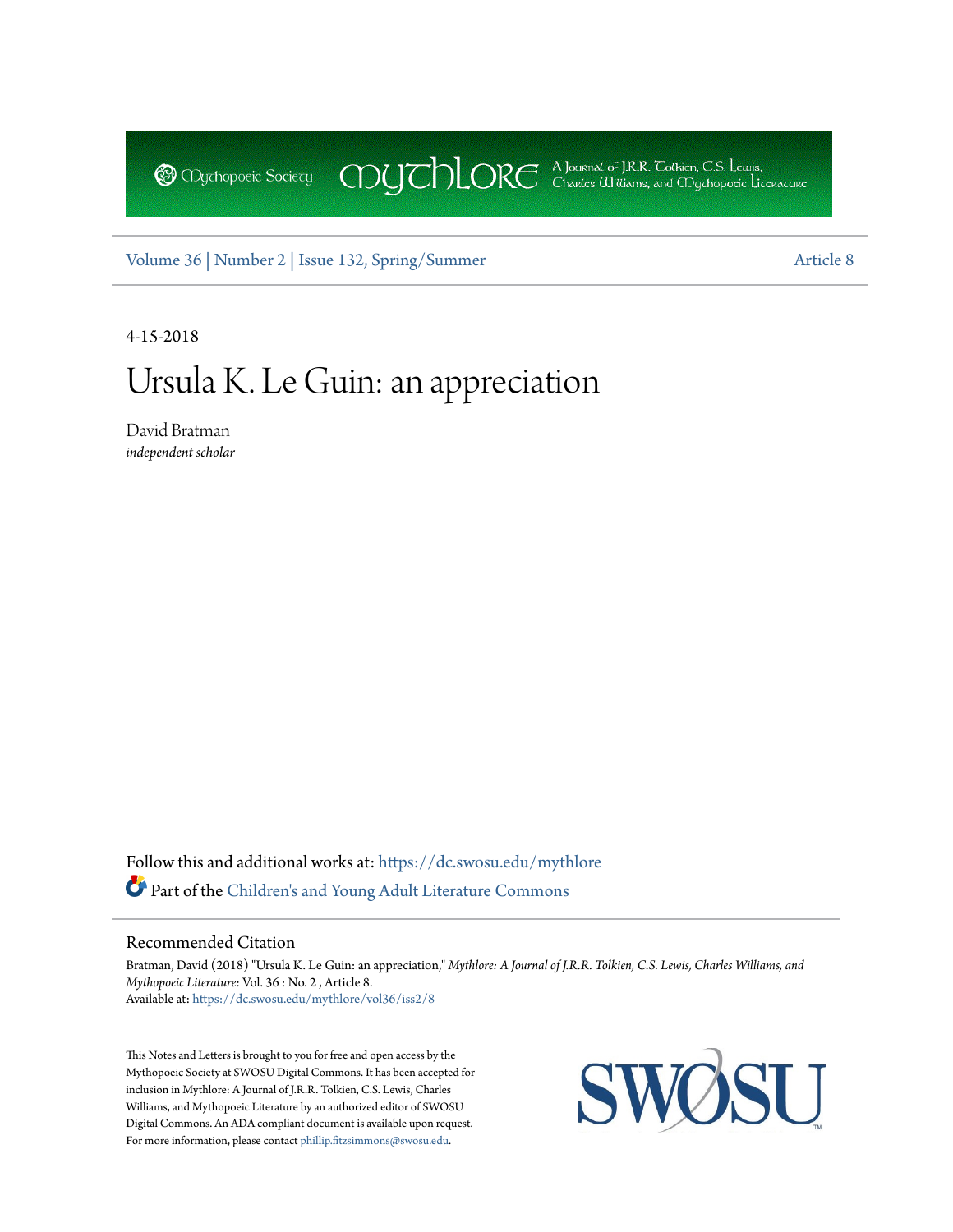# Ursula K. Le Guin: an appreciation

## **Abstract**

It seems appropriate in the aftermath of her death, which occurred January 22, 2018, at the age of 88, to name Ursula K. Le Guin as the most consequential writer in the fantastic mode of the last half century. Her work spans a range from traditionalist European fantasy to hard-edged social science fiction on the effect of technology on society, without ever drawing a firm line between categories. Le Guin never disavowed genre, but refused to be bound by it. She used it as a tool to express herself.

**Additional Keywords** Le Guin, Ursula K.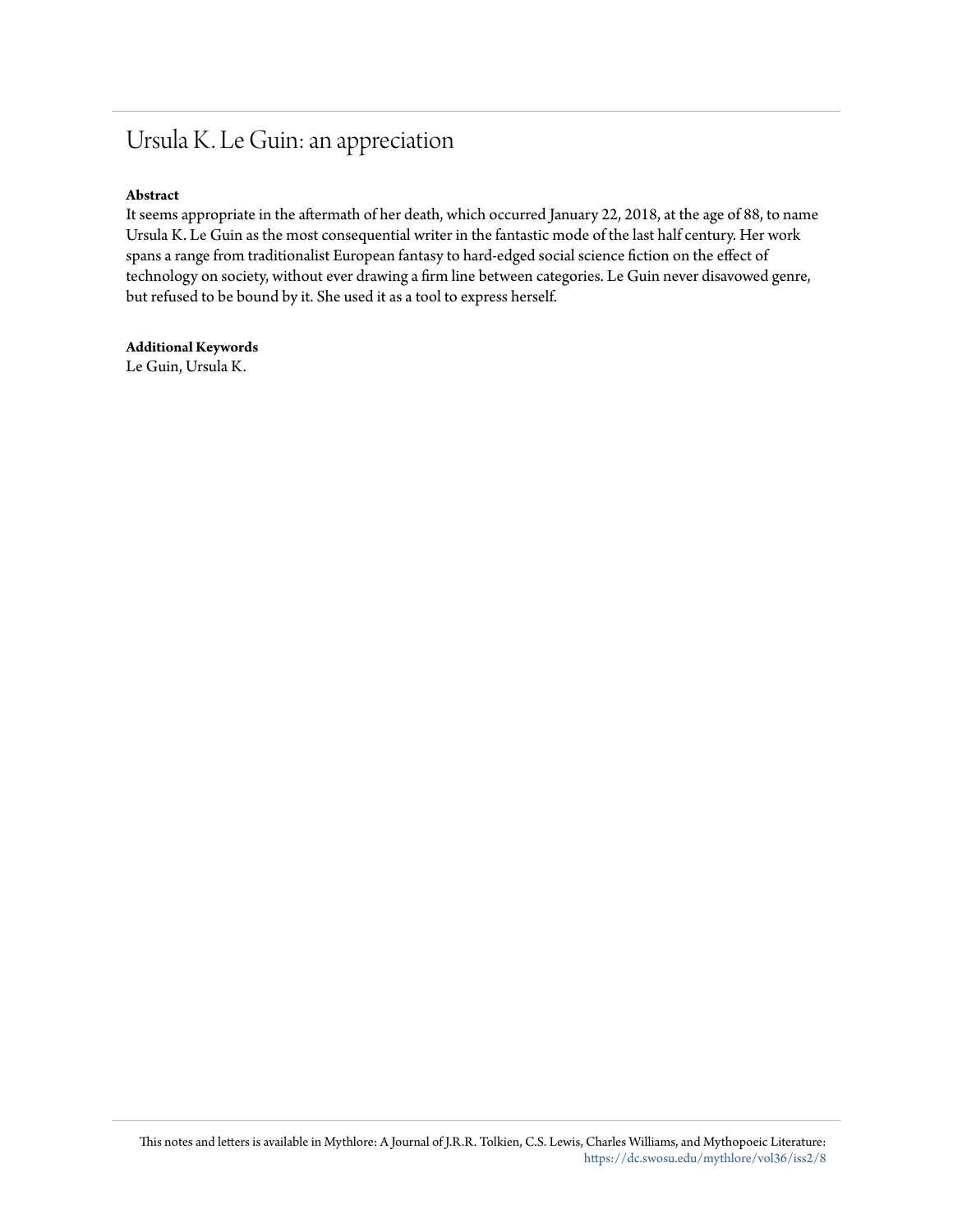

### **URSULA K. LE GUIN: AN APPRECIATION** DAVID BRATMAN

T GEENS APPROPRIATE IN THE AFTERMATH OF HER DEATH, which occurred  $\mathcal{L}$  seems appropriance in the agreement of her oeath, which occurred January 22, 2018, at the age of 88, to name Ursula K. Le Guin as the most consequential writer in the fantastic mode of the last half century. Her work spans a range from traditionalist European fantasy to hard-edged social science fiction on the effect of technology on society, without ever drawing a firm line between categories. Le Guin never disavowed genre, but refused to be bound by it. She used it as a tool to express herself.

To the Mythopoeic Society, and many of her readers, Le Guin's central achievements were as a writer of fantasy, especially the books of Earthsea, but in her case—as with the Inklings—it is perhaps best to think of "fantasy" not as a genre that some of her works fit, but as a mode of writing that characterizes most of her works, regardless of genre. What she searched for throughout her career was a "distancing from the ordinary," as she described it (89). This led her to the imaginary lands of conventional fantasy and to the alien planets of science fiction, and then—more so over the years—to dream realms and others not so easily described.

Wherever she set her fiction, however imaginary or—occasionally real the locale, Le Guin always sunk roots deep into the place, so that it would live and breathe, and command the Secondary Belief that is the highest achievement of the mode of the fantastic. The islands of Earthsea, each individually described; the hidden corners of the American West fictionalized in *Always Coming Home* and *Searoad*; the various planets of her SF; all give off strong and distinct senses of place.

Within those locales, Le Guin's primary interest was always in exploring human societies, often through the eyes of characters who are strangers there. She would set up societies unusual in their culture or biology for the purpose of discovering how humans would behave there, often as seen by a stranger to that culture. This reached an early peak in her SF novel *The Left Hand of Darkness*, describing the planet Gethen, inhabited by aliens genetically related to humans, but who are neuter except when they come into heat (*kemmer*), which they can experience as both male and female at different times. Its most extreme appearance is in the bizarre civilizations to be found on other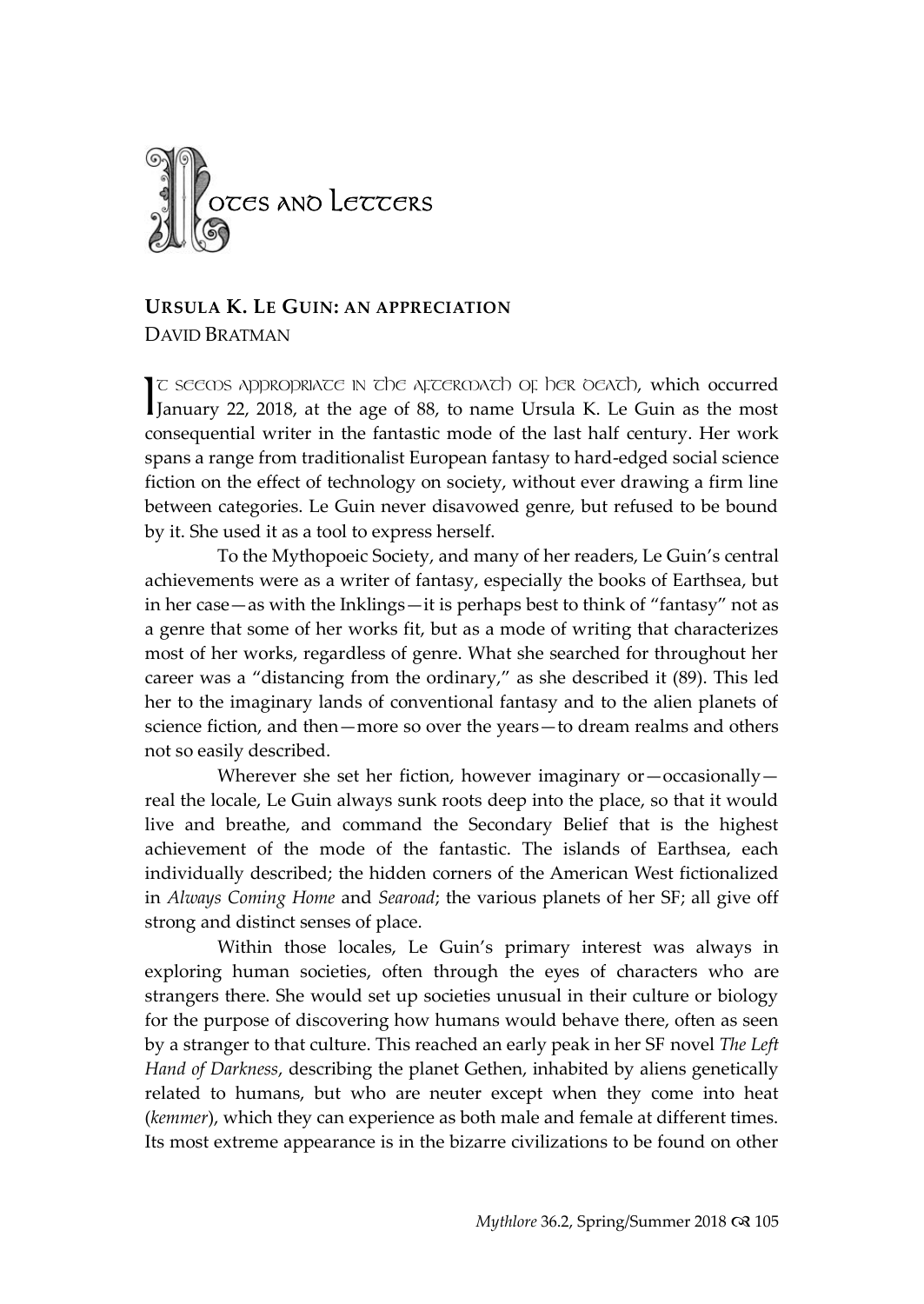planes of existence in her late collection *Changing Planes*. In all of these, the emphasis is on how the conditions would affect human behavior.

Le Guin had a noble pedigree for such a perspective, as the daughter of two explorers of human cultures, the pioneering anthropologist Alfred Kroeber and the writer Theodora Kroeber. She grew up surrounded by Alfred's Native American informants (though not the famous Ishi, who died before her birth), was taught by her parents to live lightly on the landscape, and went to college to study classical French literature, whose even tone also affected her fiction. An anthropological perspective shows up early in Le Guin's work, in the native myths and ethnographic report inserted in *Left Hand* and in the detailed study and understanding of the limitations of magic in Earthsea. It's most prominent in *Always Coming Home*, which is, quite simply, a work of fictional anthropology. The book forms a mosaic portrait of an imaginary people called the Kesh, inspired by California natives, in the form of a thorough study of their lives, customs, and beliefs, from their diets to their spiritual rituals, and it does not spare the anthropologist's personal observations. The focus of the book is on the literary art and music of the Kesh, with generous helpings of their memoirs, drama, and poetry.

Another salient Le Guin characteristic was her willingness to break convention and to reinterpret and retrospectively recast her own work. The trouble with print, she once wrote, is that it never changes its mind. But when she was no longer satisfied with what her essays said, she reprinted them with footnotes; and when she was no longer satisfied with male pronouns for the neuter Gethenians, she experimented with other options.

The most extensive re-envisaging Le Guin ever did was of Earthsea. She began this at the start, by quietly giving her heroes brown or black skin, while the villains are pasty white, choices that have led to conflict with publishers and movie adapters. *A Wizard of Earthsea* begins as the story of a talented boy, Ged, who is sent to study at a special wizards' academy. So far it's a precursor to *Harry Potter*, though with a subtler form of magic and less in debt to school stories—and unknown to those who hailed Hogwarts as an original idea. But the plot takes a turn partway through and becomes a story of Ged's self-discovery. In the book's successors, Ged applies what he learned in his training, focused on the restraint of doing by not doing. (A balance and stillness derived from the *Tao Te Ching*, a work Le Guin translated, is central to her work, lending a motionlessness and sometimes eventless quality to her fiction that frustrates some readers.)

After leaving Earthsea fallow for some years, Le Guin returned to it, maintaining these qualities but finding herself dissatisfied with others, notably a Eurocentric storytelling style and a masculinist plotting, in which men had the magic and took the action. In three subsequent books (two novels and a story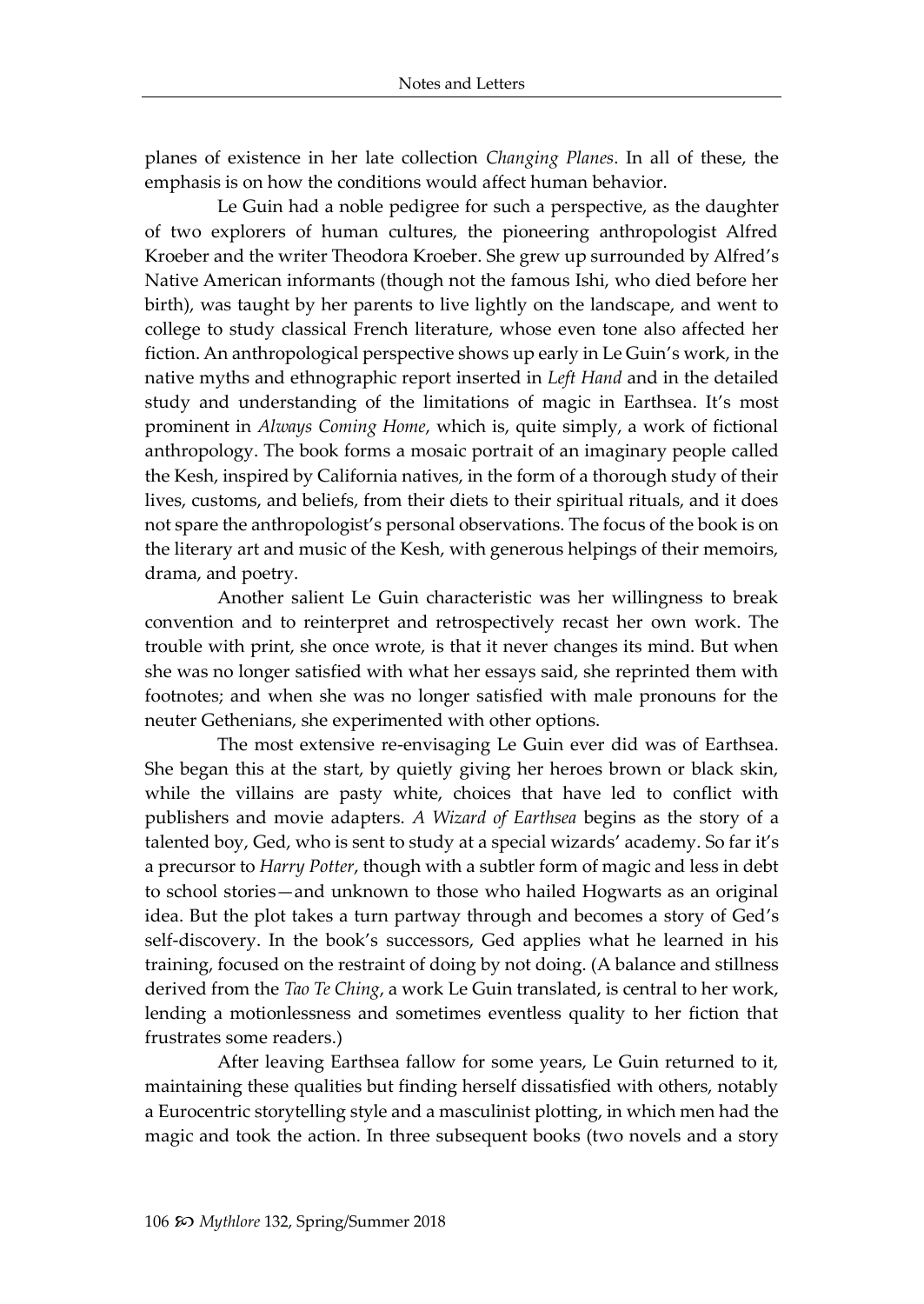collection), Le Guin revisited Earthsea, recasting it in a woman-oriented direction, changing the direction of the world while attempting not to undercut the authority of the earlier works. She did the same with her later science fiction, wrote some bold feminist parables, and explored new approaches in such later works as the Annals of the Western Shore, a trilogy of novels about the place of an elusive magic in a society that distrusts and fears it, and which also focuses on parent-child relationships with great sensitivity.

Le Guin was Guest of Honor at the 1988 Mythopoeic Conference, at which she gave a speech and participated in a panel on the inspiration and writing of *Always Coming Home*, transcripts of which are available only in *Mythlore*. It was here that she met Patrick Wynne and acquired a piece of his artwork, which led to his collaboration as illustrator of *Fish Soup*, one of numerous Le Guin picture books for children.

Brian Attebery was Le Guin's co-guest at that Mythcon, and later collaborator with her as a co-editor of *The Norton Book of Science Fiction*. He had written that, in the earlier Earthsea books, Le Guin was one of the few post-Tolkien fantasists to have "absorbed Tolkien, comprehended him, and gone on in her own direction" (162).

This was a conscious effort on Le Guin's part. She was well aware of her relationship to Tolkien's footsteps, and she honored him as one of the great writers, not just of fantasy but of modern literature. She discussed and referred to Tolkien in many of her essays on writing. She had read *The Lord of the Rings* soon after publication in the mid 1950s, and was thankful that by this time she was in her mid-twenties, still capable of learning from the book but mature enough not to be totally overwhelmed by it and distracted from her own path. She recounts this in an essay called "The Staring Eye" and expanded on it in "A Citizen of Mondath," which tells a fuller story of the road she followed as a reader towards becoming a writer of fantasy and SF. Both are collected in *The Language of the Night*, which also includes "From Elfland to Poughkeepsie," an important critical polemic on style in fantasy, using *The Lord of the Rings* as one of the principal examples for her thesis that style expresses character.

Her fullest critical essay on Tolkien is "Rhythmic Pattern in *The Lord of the Rings*" (in the collection *The Wave in the Mind*), a fully scholarly "analysis of Tolkien's use of rhythm, recurrence, and opposition to create emotional effects in a sample chapter of *The Lord of the Rings*, 'Fog on the Barrow-Downs'" (Bratman 297). Tolkien also reappears prominently in "The Critics, the Monsters, and the Fantasists" (in the collection *Cheek by Jowl*), one of several of Le Guin's defenses of the literary value of fantasy.

Lastly, Tolkien makes an appearance in *Steering the Craft*, Le Guin's writers' workshop in print, in the form of exercises and discussions. Le Guin frequently uses selections from authors she admires to illustrate her lesson